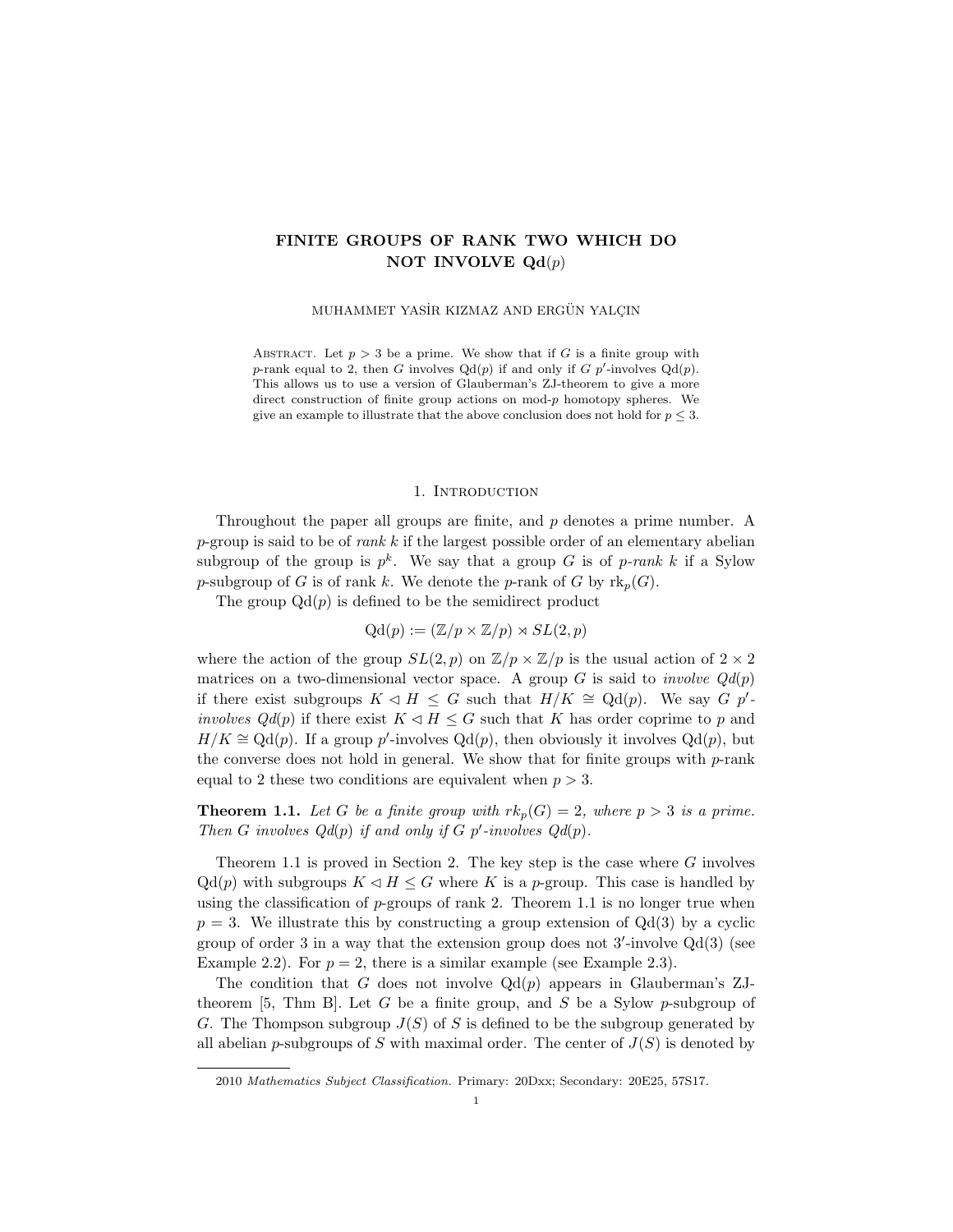$ZJ(S)$  and its normalizer in G by  $N_G(ZJ(S))$ . Given a subgroup H of G containing S, we say H controls G-fusion in S if for every  $P \leq S$  and  $g \in G$  such that  $gPg^{-1} \leq S$ , there exist  $h \in H$  and  $c \in C_G(P)$  such that  $g = hc$ . Glauberman's  $ZJ$ -theorem [5, Thm B] states that if G is a finite group that does not involve  $Qd(p)$ , and S is a Sylow p-subgroup of G, where p is odd, then  $N_G(ZJ(S))$  controls G-fusion in S. There is a version of Glauberman's ZJ-theorem due to Stellmacher which also works for  $p = 2$ . We find Stellmacher's version of Glauberman's theorem more useful for our purpose even for the p odd case (see Theorem 3.1).

The condition that  $G p'$ -involves  $Qd(p)$  appears in the construction of finite group actions on products of spheres, particularly in the construction of mod- $p$  spherical fibrations over the classifying space  $BG$  of a finite group  $G$ . One requires these spherical fibrations to have a p-effective Euler class (see Section 3 for definitions). Jackson [9] showed that if  $G$  is a finite group of rank 2 that does not  $p'$ -involve  $Qd(p)$  for any odd prime p, then there is a spherical fibration over BG with an effective Euler class. Jackson proves this theorem using results from two papers, one on the homotopy theory of maps between classifying spaces [8] and the other on representations that respect fusion [9].

The motivation for proving Theorem 1.1 comes from the question of whether or not the constructions of mod- $p$  spherical fibrations are related to Glauberman's ZJ-theorem. Having shown that these two theorems have equivalent conditions at least for  $p > 3$ , we consider whether Glauberman's ZJ-theorem can be used directly to obtain a mod- $p$  spherical fibration with a  $p$ -effective Euler class, providing an alternative to Jackson's construction. We prove this for a finite group of arbitrary rank and for any prime p, using Stellmacher's version of Glauberman's ZJ-theorem.

**Theorem 1.2.** Let G be a finite group that does not involve  $Qd(p)$ , where p is a prime. Then there is a mod-p spherical fibration over BG with a p-effective Euler class.

Theorem 1.2 is proved in Section 3. In the proof we use Stellmacher's theorem (Theorem 3.1) to obtain that there is a homotopy equivalence  $BG_p^{\wedge} \simeq BN_p^{\wedge}$  between p-completions of classifying spaces of G and  $N = N_G(W(S))$ . We then show that over BN the desired spherical fibration can be constructed using the Borel construction  $EN \times_N S(V) \to BN$  for a linear sphere  $S(V)$ .

Note that Theorem 1.1 and Theorem 1.2 together give a different proof for Jackson's theorem for  $p > 3$ . We believe Theorem 1.2 is interesting in its own right for constructing actions on products of spheres for finite groups with arbitrary rank.

Acknowledgement: Both authors are supported by a Tübitak 1001 project (grant no. 116F194). We thank the referee for a careful reading of the paper and many useful comments on the paper. In particular the proof of Theorem 1.1 is significantly improved by referee's comments.

## 2. The proof of Theorem 1.1

We first consider the case where G involves  $Qd(p)$  with  $U \triangleleft G$  where U is a p-group.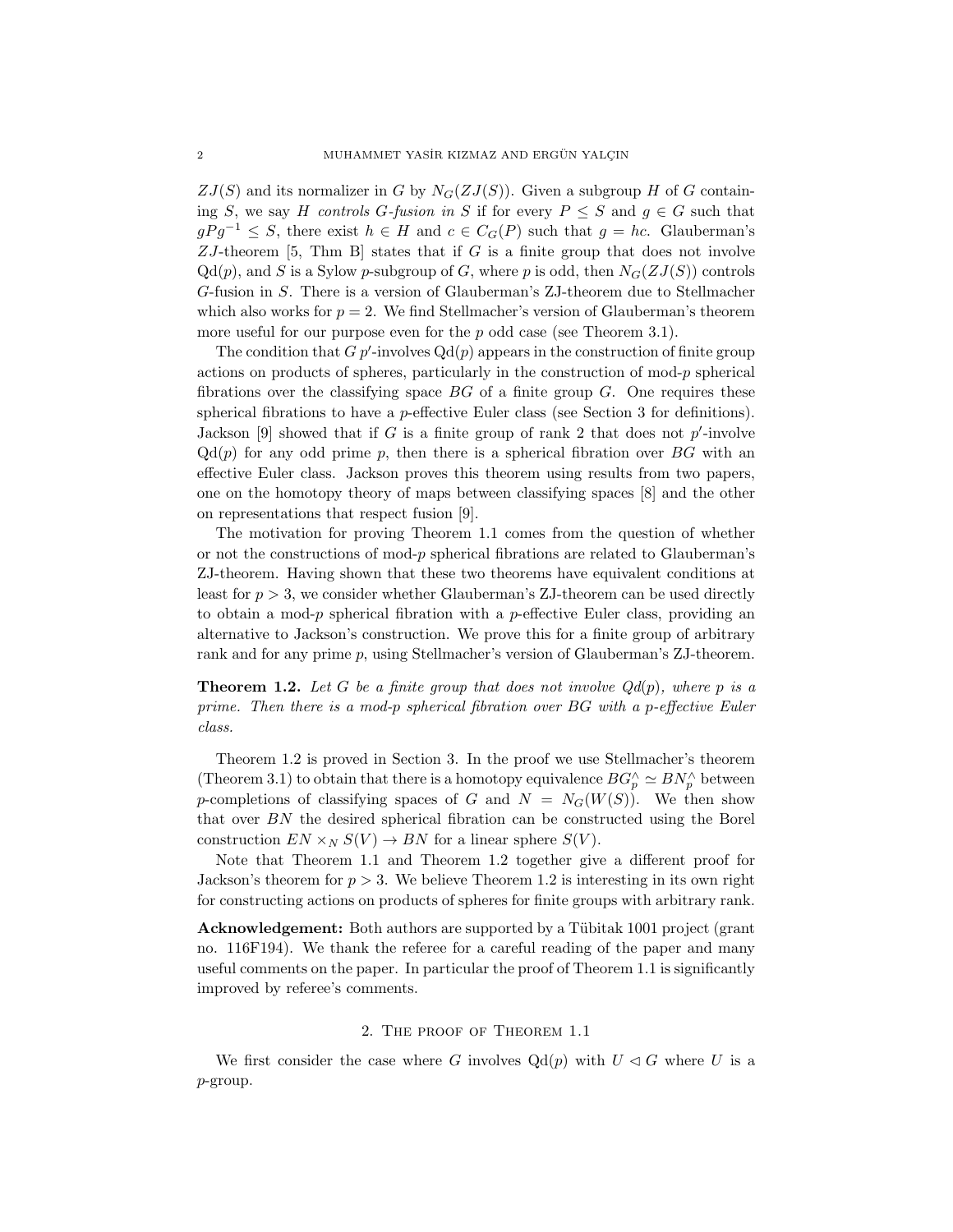**Lemma 2.1.** Let  $U \triangleleft G$ . Suppose that U is a p-subgroup of G such that  $G/U \cong$  $Qd(p)$ . If  $rk_p(G) = 2$  and  $p > 3$  then  $U = 1$ , that is,  $G \cong Qd(p)$ .

*Proof.* Let  $P \in Syl_p(G)$ . Note that P is of rank 2 and  $P/U$  is isomorphic to a Sylow p-subgroup of  $Qd(p)$  by the hypothesis, and so  $P/U$  is isomorphic to an extra-special p-group of order  $p^3$  and of exponent p. Note that P belongs to one of the 3-possible family of p-groups by the classification of p-groups of rank 2 (see [4, Thm A.1]).

(i) P is a metacyclic group. It follows that  $P/U$  is also a metacyclic group of order  $p^3$ . However this is not possible as the exponent of  $P/U$  is p. Thus, P cannot be metacyclic.

(ii)  $P = C(p,r) := \langle a, b, c \mid a^p = b^p = c^{p^{r-2}} = 1, [a, b] = c^{p^{r-3}}, [a, c] = [b, c] = 1 \rangle$ where  $r \geq 3$ . First suppose that  $r > 3$ . Since  $P/U$  has exponent p, we have  $[a, b] =$  $c^{p^{r-3}} \in U$ . It follows that  $P/U$  is abelian as  $[a, c] = [b, c] = 1$ . This contradiction shows that  $r = 3$ . In this case, one can easily see that  $|P| = p^3 = |P/U|$ , and so  $U=1.$ 

(iii)  $P = G(p, r; \epsilon) := \langle a, b, c \mid a^p = b^p = c^{p^{r-2}} = [b, c] = 1, [a, b^{-1}] = c^{\epsilon p^{r-3}}, [a, c] =$ b) where  $r \geq 4$  and  $\epsilon$  is either 1 or a quadratic non-residue at modulo p. Since  $[a, c] = b$  and  $[b, c] = 1$ , we have  $[a, c^p] = [a, c]^p = b^p = 1$ . Thus,  $c^p \in Z(P)$ . Moreover,  $c^p \in U$  since  $P/U$  is of exponent p. It is easy to see that  $P/\langle c^p \rangle$  has order  $p^3$  by the given presentation. This forces that  $U = \langle c^p \rangle$ , and so  $U \leq Z(P)$ . Clearly, we have an embedding of  $G/C_G(U)$  into the  $Aut(U)$ . Note that  $G/C_G(U) \cong$  $(G/U)/(C_G(U)/U)$  and  $Aut(U)$  is cyclic, and so  $G/C_G(U)$  is isomorphic to a cyclic quotient of Qd(p). As a consequence,  $C_G(U) = G$ , that is,  $U \leq Z(G)$ .

Let A be a normal subgroup of G such that  $G/A \cong SL(2,p)$  and  $A/U \cong \mathbb{Z}/p \times$  $\mathbb{Z}/p$ . Note that A is a maximal subgroup in P. Since the Frattini subgroup of P is  $\langle b, c^p \rangle$ , either  $A = \langle b, c \rangle$ , or  $A = \langle b, c^p, ac^i \rangle$  for some  $i = 0, \ldots, p - 1$ . If  $A = \langle b, c \rangle$ , then A is abelian, hence  $A \cong C_p \times C_{p^{r-2}}$ . If  $A = \langle b, c^p, a \rangle$ , then A is isomorphic to  $C(p, r-1)$ . If  $i \neq 0$ , then  $(ac^i)^p = c^{ip}$  which gives that  $A = \langle b, ac^i \rangle$  is a metacyclic group  $M(p, r - 1)$  isomorphic to a split extension  $C_{p^{r-2}} \rtimes C_p$  (see [4, Lemma A.8]).

Let S be a subgroup of G such that  $A \cap S = U$  and  $S/U \cong SL_2(p)$ . Note that S acts transitively (by conjugation) on the set of maximal subgroups of A containing U. If  $A \cong C_p \times C_{p^{r-2}}$  or  $A \cong C_{p^{r-2}} \rtimes C_p$ , then  $U = \Phi(A)$  and the maximal subgroups of A are not isomorphic, so they cannot be permuted transitively by S. Hence these cases are not possible. Now assume that  $A = \langle b, c^p, a \rangle \cong C(p, r - 1)$ . In this case A can be expressed as a central product  $E * U$  where  $E = \Omega_1(A)$  is the subgroup generated by elements of order  $p$ , in fact generated by  $a$  and  $b$ , and  $U = \langle c^p \rangle$ . Note that E is an extra-speical p-group of order  $p^3$  and U is a cyclic group of order  $p^{r-3}$ . Since  $\Omega_1(A)$  is characteristic in A, E is normal in G.

We already observed above that  $U \leq Z(G)$ , hence U is a central subgroup of S. Since  $S/U \cong SL_2(p)$  is perfect and has a trivial Schur multiplier (see for example [7, Chapter 5]), we have  $S \cong U \times SL_2(p)$ . So G has some subgroup  $L \cong SL_2(p)$ . Consider the semidirect product  $LE \leq G$ . Let z denote a central element in E. Observe that  $E/\langle z \rangle$  is a natural module for L, and L centralizes  $\langle z \rangle$ . According to [14, (3F)] there is some  $x \in L$  satisfying  $a^x = ab$  and  $b^x = b$ . Then the order of x is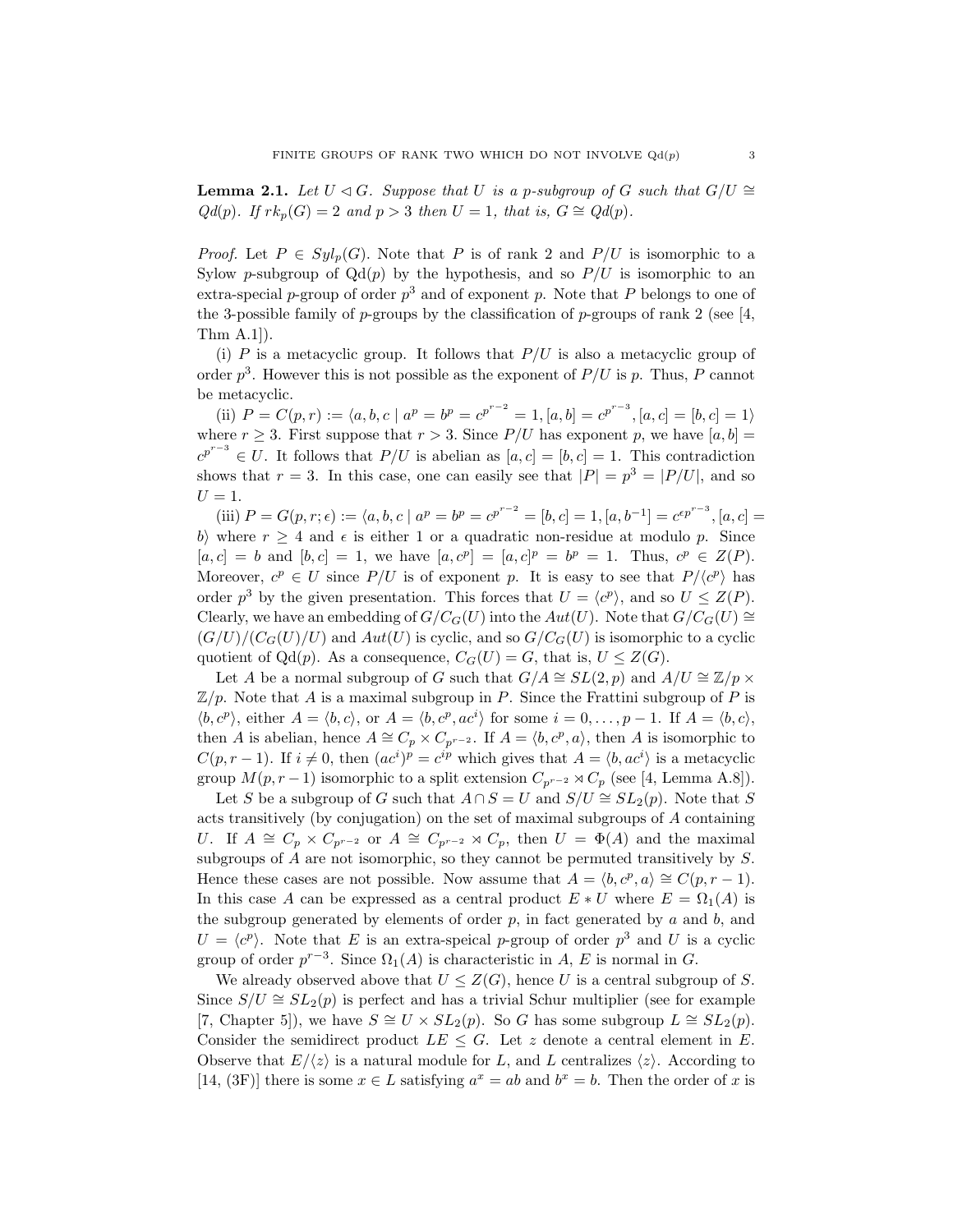p and  $\langle x, b, z \rangle \cong (\mathbb{Z}/p)^3$  which contradicts with the rank assumption. We conclude that the case  $P = G(p, r; \epsilon)$  with  $r \geq 4$  cannot occur.

*Proof of Theorem 1.1.* Note that if G p'-involves  $Qd(p)$  then clearly G involves  $Qd(p)$ . Thus, we only show that if G involves  $Qd(p)$  then G p'-involves  $Qd(p)$ . Let G be a minimal counterexample to the claim. Suppose that  $X/Y \cong \mathrm{Qd}(p)$ for  $Y \triangleleft X \leq G$ . Clearly, the Sylow p-subgroups of X are of rank 2. Then we obtain that X  $p'$ -involves  $Qd(p)$  by the minimality of G, and hence so does G. This contradiction shows that if G has a section  $X/Y$  isomorphic to  $Qd(p)$ , then  $X = G$ . In particular, there exists  $H \triangleleft G$  such that  $G/H = \mathrm{Qd}(p)$ .

Now let  $S \in Syl_p(H)$ . We have  $G = HN_G(S)$  by the Frattini argument. It follows that  $Qd(p) \cong G/H \cong N_G(S)/N_H(S)$ , and so  $N_G(S) = G$  by the argument in the first paragraph. In particular,  $S$  is normal in  $H$ , and hence  $H$  has a Hall  $p'$ -subgroup  $K$  by the Schur-Zassenhaus theorem. Moreover, any two Hall  $p'$ -subgroup of H are conjugate in H by the conjugacy part of Schur-Zassenhaus theorem. Therefore, we obtain  $G = H N_G(K)$  by [11, Thm 5.51]. This yields that  $N_G(K)/N_H(K) \cong \text{Qd}(p)$  in a similar way, and so  $K \lhd G$ .

We claim that  $K = 1$ . Assume the contrary. Write  $\overline{G} = G/K$ . Note that  $\overline{G}/\overline{H} \cong G/H = \text{Qd}(p)$  and  $\overline{P} \cong P$ . It follows that  $\overline{G}$  satisfies the hypotheses, and so  $\overline{G}$  p'-involves  $Qd(p)$  due to the fact that  $|\overline{G}| < |G|$ . Then we have  $\overline{X}/\overline{Y} \cong Qd(p)$ where  $\overline{Y}$  is a p'-subgroup. Hence, we observe that Y is a p'-group as K is a p'group. However, this is not possible as  $X/Y \cong \mathrm{Qd}(p)$ . This contradiction shows that K = 1, that is, H is a p-subgroup of G. It follows that  $G \cong \mathrm{Qd}(p)$  by Lemma 2.1. This contradiction completes the proof.

Theorem 1.1 is not true when  $p = 3$  as the following example illustrates.

**Example 2.2.** First note that  $SL(2,3) \cong Q_8 \rtimes C_3$  where  $Q_8 = {\pm 1, \pm i, \pm j, \pm k}$ and  $C_3$  permutes the elements i, j, k cyclically. Let  $A = \langle a \rangle$  be a cyclic group of order 9 and  $Q$  be the quaternion group of order 8. Constitute  $T$  as the semidirect product  $Q \rtimes A$  such that  $C_A(Q) = \langle a^3 \rangle$  and  $A/\langle a^3 \rangle \cong C_3$  acts on  $Q$  as above. Then we have  $T/\langle a^3 \rangle \cong SL(2,3)$ . Note that T is a non-split extension of  $SL(2,3)$  by  $C_3$ , and there is no such extension for  $p > 3$ .

Let  $E$  be a nonabelian group of order 27 with exponent 3. We can take a presentation for E as follows:

$$
E = \langle x, y, z | x^3 = y^3 = z^3 = 1, [x, y] = z, [x, z] = [y, z] = 1 \rangle.
$$

We have an embedding of  $T/\langle a^3 \rangle \cong SL(2,3)$  into  $Aut(E)$  which takes an element

$$
\begin{bmatrix} u & v \\ s & t \end{bmatrix} \in SL(2,3)
$$

to the automorphism of E defined by  $x \to x^u y^s$  and  $y \to x^v y^t$ . Let  $\varphi$  denote the composition  $T \to T/\langle a^3 \rangle \to Aut(E)$ . Define G to be the semidirect product of E by T using the homomorphism  $\varphi$ . Set  $\overline{G} = G/(z^{-1}a^3)$ . We shall show that  $\overline{G}$  is the desired counterexample.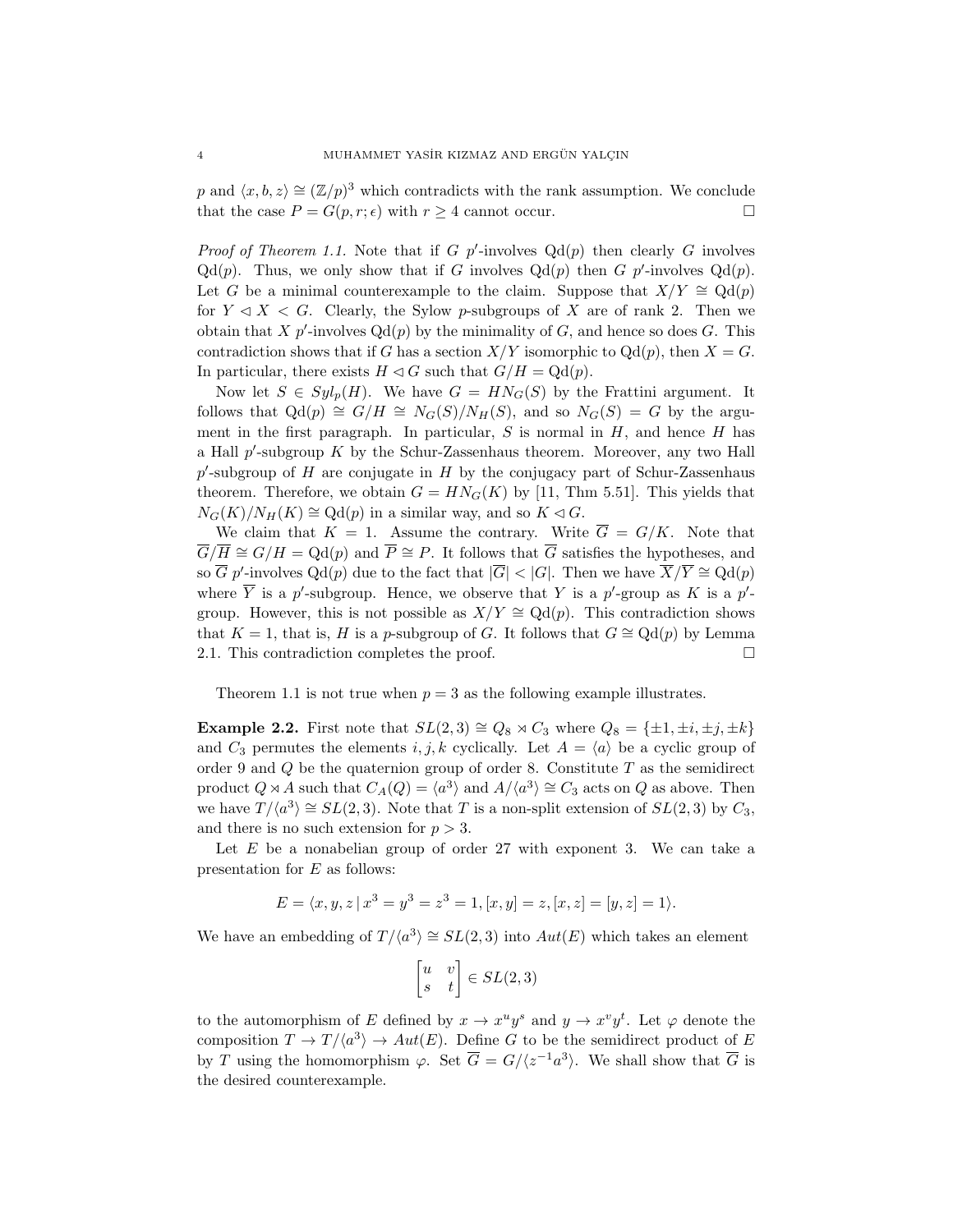We first study G. Let  $P = EA$ . Then P is generated by  $a, x, y$ . We can assume a maps to the element

$$
\begin{bmatrix} 1 & 1 \\ 0 & 1 \end{bmatrix} \in SL(2,3),
$$

otherwise we can replace a with a conjugate of a in  $SL(2,3)$ . Hence we have the relations  ${}^ax = x$  and  ${}^ay = xy$  together with the relations coming from E. Using these relations it is easy to see that the Frattini subgroup  $\Phi(P)$  of P is the subgroup generated by the elements  $z, x, a^3$ . The quotient group  $P/\Phi(P)$  is isomorphic to  $C_3 \times C_3$  and it is generated by  $\overline{a}$  and  $\overline{y}$ . If M is a maximal subgroup of P, then there are 4 possibilities, namely M is generated by  $\Phi(P)$  and a single element in P which can be taken as one of the elements  $a, ay, a^2y$ , or y. Since  $[a, x] = 1$ , and  $[y, x] \neq 1$ , in the last 3 cases the maximal subgroup M is not abelian. Note that in these cases  $\overline{M} = M/(z^{-1}a^3)$  is also nonabelian. The only case where M is an abelian group is when  $M = \langle z, x, a \rangle$ . In this case M is isomorphic to  $C_3 \times C_3 \times C_9$ , and the quotient group  $\overline{M} = M/\langle z^{-1}a^3 \rangle$  is isomorphic to  $C_3 \times C_9$ .

Now let X be an elementary abelian 3-subgroup of  $\overline{P} = P/(z^{-1}a^3)$  with  $rk(X) =$ 3. Then X is a maximal subgroup of  $\overline{P}$ , hence it is of the form  $\overline{M}$  for some maximal subgroup M of P. As we have shown above there are only 4 possibilities for  $\overline{M}$ , and it is either nonabelian or it is isomorphic to  $C_3 \times C_9$ . This contradicts the fact that  $X \cong C_3 \times C_3 \times C_3$ . Hence  $\overline{P}$  has rank equal to 2, therefore  $rk_3(\overline{G}) = 2$ . It is clear that  $\overline{G}/\langle \overline{z} \rangle \cong \text{Qd}(3)$ , hence  $\overline{G}$  involves  $\text{Qd}(3)$ .

Suppose that  $\overline{G}$  3'-involves Qd(3). Then as  $|\overline{G}| = 3|\text{Qd}(3)|$ , it follows that  $\overline{G}$  has a subgroup  $H$  isomorphic to  $Qd(3)$ . Since  $Qd(3)$  does not have a normal subgroup isomorphic to  $C_3$ , we have  $H \cap \langle \overline{z} \rangle = 1$ , which contradicts the fact that  $\overline{G}$  has 3-rank two. Hence  $\overline{G}$  is a rank 2 group which involves  $Qd(3)$  but does not 3'-involve  $Qd(3)$ .

For  $p = 2$  there is a similar example.

**Example 2.3.** The group  $Qd(2)$  is isomorphic to the Symmetric group  $S_4$ , and its Sylow 2-subgroup is isomorphic to the Dihedral group of order 8. The mod 2 cohomology of  $S_4$  is given by

$$
H^*(S_4; \mathbb{F}_2) \cong \mathbb{F}_2[x_1, y_2, c_3]/(x_1c_3),
$$

where the restriction of the 2-dimensional class  $y_2$  to elementary abelian subgroups  $V_1$  amd  $V_2$  are both nonzero (see [1, Ex 4.4]). This shows that if we take the central extension

$$
1 \to \mathbb{Z}/2 \to G \to S_4 \to 1
$$

with extension class  $y_2 \in H^2(S_4; \mathbb{F}_2)$ , then G cannot include an elementary abelian subgroup isomorphic to  $(\mathbb{Z}/2)^3$ , hence rk $(G) = 2$ . It is also easy to see that G does not include Qd(2)  $\cong S_4$  as a subgroup.

# 3. Spherical fibrations and Glauberman's ZJ-theorem

Let S be a p-group, and A denote the set of all abelian subgroups in S. Let  $d =$  $\max\{|A|, |A \in \mathcal{A}\}\$ . The Thompson subgroup  $J(S)$  of S is defined as the subgroup generated by all subgroups  $A \in \mathcal{A}$  with  $|A| = d$ . We denote the center of  $J(S)$  by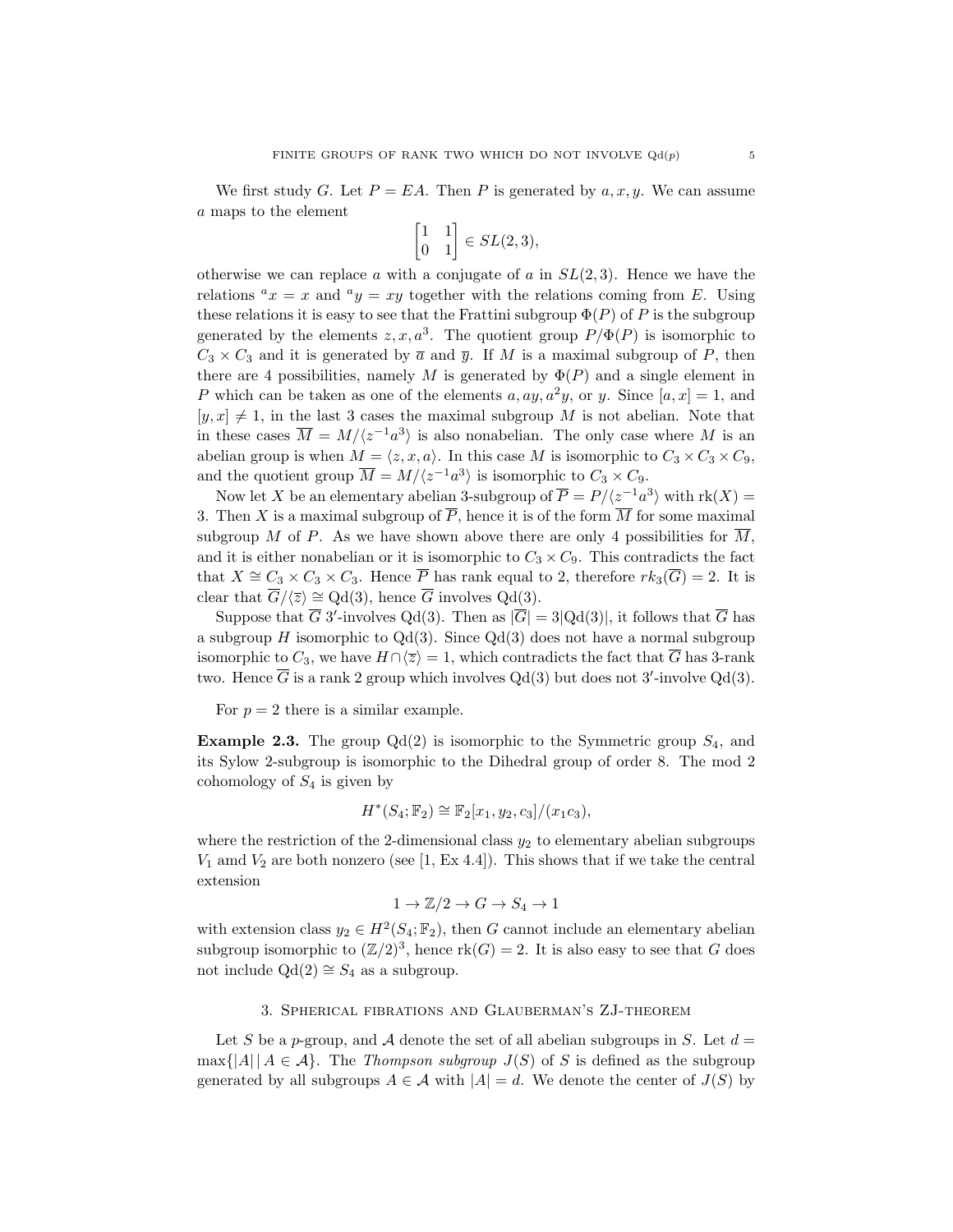$ZJ(S)$ . Glauberman's ZJ-theorem [5, Thm B] says that if p is an odd prime and G does not involve  $Qd(p)$ , then  $N_G(ZJ(S))$  controls G-fusion in S.

There are three different definitions of Thompson's subgroup. Similar to  $J(S)$ , one can define  $J_e(S)$  to be the subgroup of S generated by all elementary abelian p-subgroups of S with maximal order. Although it is commonly believed that Glauberman's ZJ-theorem [5, Thm B] is valid also for  $J_e(S)$ , we were not able to find a published reference for this. Because of this, we will be using an analog of Glauberman's theorem due to Stellmacher.

**Theorem 3.1** (Stellmacher's ZJ-theorem). Let p be a prime (possibly  $p = 2$ ), and G be a finite group with Sylow p-subgroup S. If G does not involve  $Qd(p)$ , then there exists a characteristic subgroup  $W(S)$  of S such that

 $\Omega(Z(S)) \leq W(S) \leq \Omega(Z(J_e(S)))$ 

and  $N_G(W(S))$  controls G-fusion in S.

Theorem 3.1 is a natural consequence of Stellmacher's normal ZJ-theorem (see [10, Thm 9.4.4] and [12]). However it is not easy to see how this implication works since the conditions and conclusions of these two theorems are stated differently. We explain below how Theorem 3.1 follows from [10, Thm 9.4.4] for the convenience of the reader. First we need a definition.

**Definition 3.2.** [6, pg 22] A group G is called *p*-stable if it satisfies the following condition: Whenever P is a p-subgroup of  $G, g \in N_G(P)$  and  $[P, g, g] = 1$  then the coset  $gC_G(P)$  lies in  $O_p(N_G(P)/C_G(P))$ .

*Proof of Theorem 3.1.* By part (a) and (c) of [10, Theorem 9.4.4], we see that W is a section conjugacy functor (see the definition in [6, pg 15]). First assume that p is odd. Since G does not involve  $Qd(p)$ , by [6, Proposition 14.7], every section of  $G$  is p-stable (according to Definition 3.2). It is easy to see that then every section of G is also p-stable according to the definition in [10, pg 255]. By part (b) of [10, Thm 9.4.4], this gives that if H is a section of G such that  $C_H(O_p(H)) \leq O_p(H)$ and S is a Sylow p-subgroup of H, then  $W(S)$  is a normal subgroup of H. Now Theorem 3.1 follows from [6, Thm 6.6].

For  $p = 2$ , Stellmacher's normal ZJ-theorem still holds under the condition that G does not involve  $S_4 \cong \text{Qd}(2)$  (see the main theorem and the remark after that in [12]). Hence the  $p = 2$  case of Theorem 3.1 follows from [12] and [6, Thm 6.6].  $\Box$ 

A spherical fibration over the classifying space BG is a fibration  $\xi : E \to BG$ whose fibre is homotopy equivalent to a sphere. A mod- $p$  spherical fibration over  $BG$ is a fibration whose fibre is homotopy equivalent to a *p*-completed sphere  $(S^n)_p^{\wedge}$  for some n. The Euler class of a mod-p spherical fibration is a cohomology class  $e(\xi)$  in  $H^{n+1}(BG; \mathbb{F}_p)$  defined using the Thom isomorphism (see [13, Sec 6.6] for details). A cohomology class  $u \in H^{i}(BG; \mathbb{F}_p)$  is called p-effective if for every elementary abelian p-subgroup  $E \leq G$  with  $rk(E) = rk_p(G)$ , the image of the restriction map  $\text{Res}_{E}^{G}(u)$  is non-nilpotent in the cohomology ring  $H^{*}(E; \mathbb{F}_{p})$ .

One of the important steps in constructing free actions of a finite group  $G$  on a product of spheres is to construct a mod-p spherical fibration over  $BG$  with a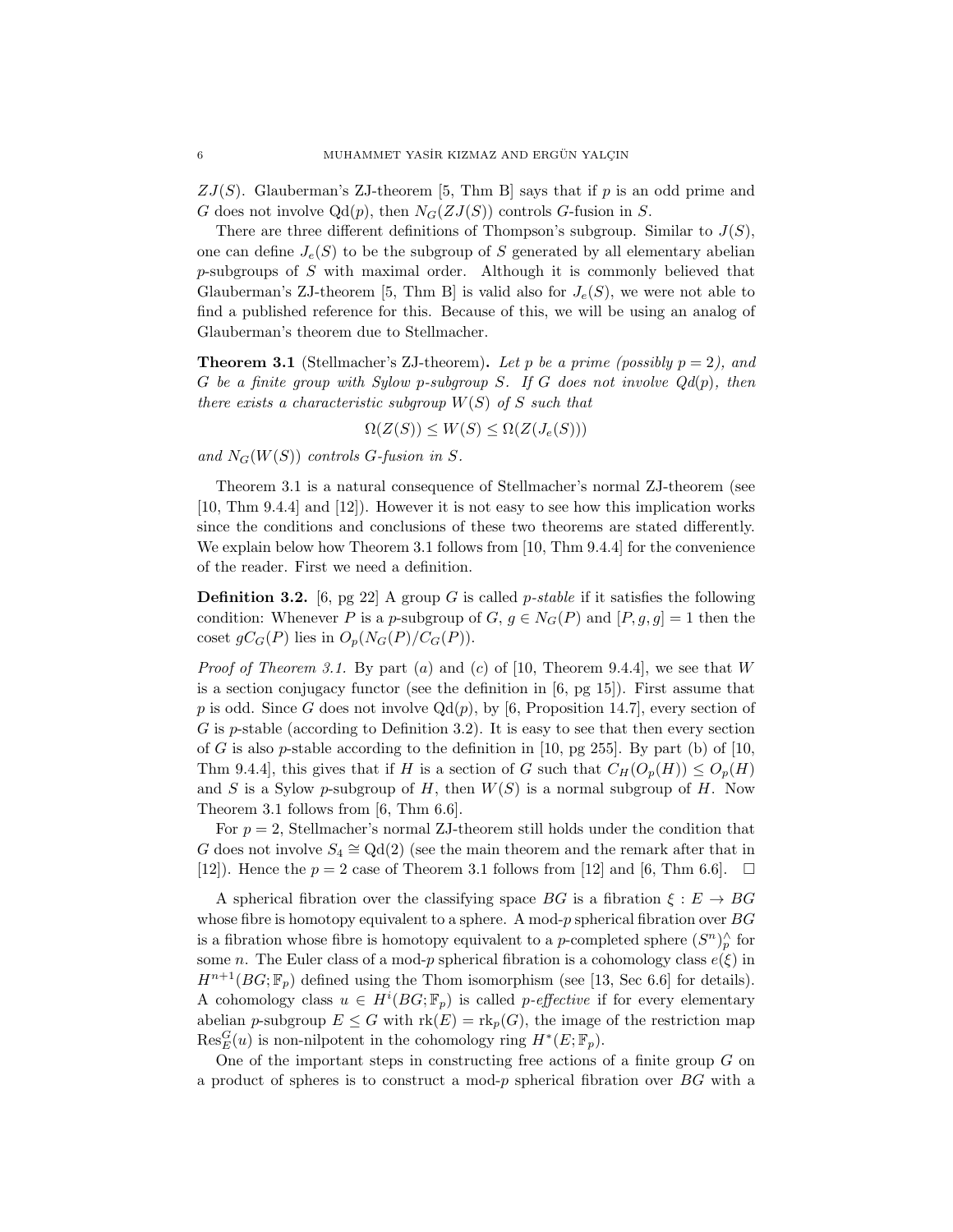p-effective Euler class. To construct a mod-p spherical fibration with a p-effective Euler class, it is enough to construct a spherical (or mod- $p$  spherical) fibration over the p-completed classifying space  $BG_p^{\wedge}$ . This is because given a fibration over  $BG_p^{\wedge}$ , we can first apply p-completion and then take the pull-back along the completion map  $BG \to BG_p^{\wedge}$  (see [13, Sec 6.4]).

**Theorem 3.3** (Jackson [9]). Let p be an odd prime and G be a finite group with  $rk_p(G) = 2$ . If G does not p'-involve  $Qd(p)$ , then there is a mod-p spherical fibration over BG with a p-effective Euler class.

Jackson proves Theorem 3.3 in two steps. Let  $S$  be a Sylow p-subgroup of  $G$ and  $\chi$  a character of S. We say  $\chi$  respects fusion in G if for every  $x \in S$  and  $g \in G$  satisfying  $gxg^{-1} \in S$ , the equality  $\chi(x) = \chi(gxg^{-1})$  holds. A character of a group H is p-effective if for every elementary abelian p-subgroup  $E \leq H$  with  $r(k) = r k_p(H)$ , the restriction of  $\chi$  to E does not include the trivial character as a summand, i.e., if  $[\chi|_E, 1_E] = 0$ . Jackson [9, Thm 45] proves that if G is a finite group satisfying the conditions of Theorem 3.3, then there is a  $p$ -effective character of  $S$  that respects fusion in  $G$ .

Jackson [9, Thm 16] also shows that if  $S$  has a p-effective character respecting fusion in G, then there is a complex vector bundle  $E \to BG_p^{\wedge}$  with a p-effective Euler class. The sphere bundle of this vector bundle gives the desired spherical fibration over  $BG_p^{\wedge}$ . The construction of the vector bundle with a *p*-effective Euler class uses a mod-p homotopy decomposition of  $BG$ , and they are constructed by proving the vanishing of certain higher limits as obstruction classes.

We show below that there is a more direct construction of a spherical fibration with a p-effective Euler class using a characteristic subgroup of a Sylow p-subgroup in G as in Theorem 3.1.

**Proposition 3.4.** Let p be a prime, and G a finite group with a Sylow p-subgroup S. Suppose that there is a nontrivial characteristic subgroup Z of S such that  $Z \leq \Omega(ZJ_e(S))$  and that the normalizer  $N_G(Z)$  controls G-fusion in S. Then there is a mod-p spherical fibration over BG with a p-effective Euler class.

*Proof.* Let  $N = N_G(Z)$ . By the Cartan-Eilenberg theorem, the restriction map  $H^*(G; \mathbb{F}_p) \to H^*(N, \mathbb{F}_p)$  is an isomorphism, hence the p-completion of the classifying space  $BG_p^{\wedge}$  is homotopy equivalent to  $BN_p^{\wedge}$ . Therefore it is enough to construct the desired mod-p spherical fibration over  $BN_p^{\wedge}$ . We show below that there is a representation  $V$  of  $N$  that is p-effective. Then, the Borel construction

$$
S(V) \to EN \times_N S(V) \to BN
$$

for the unit sphere  $S(V)$  gives a spherical fibration with a *p*-effective Euler class. We can also assume N acts trivially on  $H_i(S(V); \mathbb{F}_p)$  by replacing V with  $V \oplus V$ if necessary. Taking the p-completion of this fibration gives the desired mod-p spherical fibration. Note that to conclude that fibers are homotopy equivalent to  $S(V)_{p}^{\wedge}$ , we use the Mod-R fiber lemma by Bousfield and Kan [2, Thm 5.1, Chp VI].

Now we show how to construct V. If  $E$  is an elementary abelian subgroup of  $S$ of maximum rank, then  $E \leq J_e(S)$ , hence E and Z commute. Since the rank of E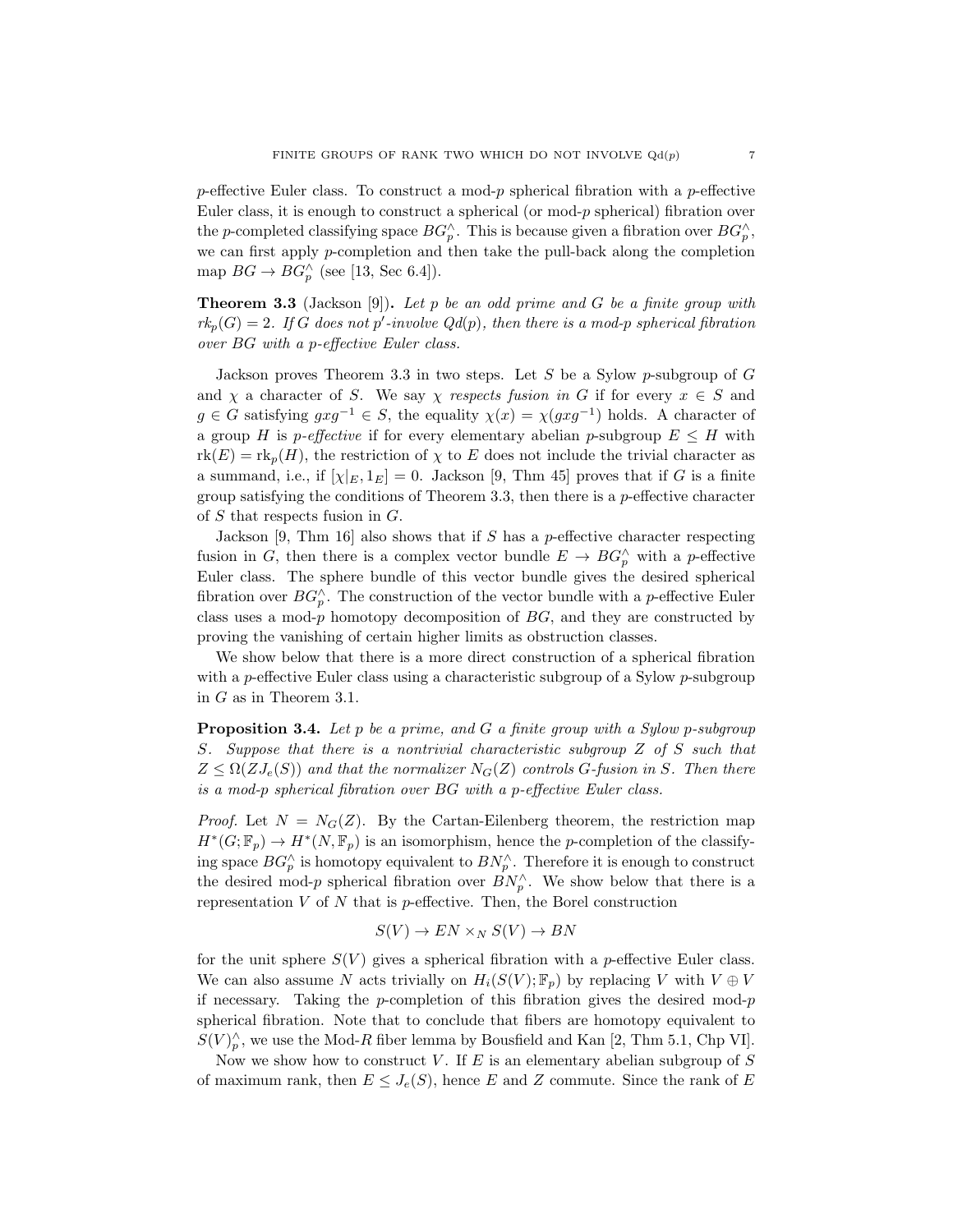is the maximum possible rank in  $G$ , and  $EZ$  is an elementary abelian p-group, we must have  $Z \leq E$ .

Let  $\rho: Z \to \mathbb{C}^\times$  be a nontrivial one-dimensional representation of Z. Consider the induced representation  $V = \text{Ind}_{Z}^{N} \rho$ . By Frobenius reciprocity, we have

 $[\text{Res}_Z^N \text{Ind}_Z^N \rho, 1] = [\rho, \text{Res}_Z^N \text{Ind}_Z^N 1].$ 

As  $Z$  is normal in  $N$ ,

 $\text{Res}_{Z}^{N} \text{Ind}_{Z}^{N} 1 = [N:Z] 1.$ 

So,  $C_V(Z) = 0$ , and therefore  $C_V(E) = 0$  whenever  $Z \leq E$ . This shows that V is a *p*-effective character of N, hence completes the proof.  $\Box$ 

Now we are ready to prove Theorem 1.2.

*Proof of Theorem 1.2.* Let G be a finite group that does not involve  $Qd(p)$ . Then, by Theorem 3.1, there exists a subgroup  $W(S)$  of S satisfying the conditions of Proposition 3.4. Applying Proposition 3.4 we obtain the desired fibration.  $\Box$ 

*Remark* 3.5. The argument above also shows that when  $G$  is a finite group which does not involve  $Qd(p)$ , then there is a *p*-effective representation  $\chi$  of a Sylow *p*subgroup S which respects fusion in G. Note that since in this case  $N = N_G(W(S))$ controls G-fusion in S, it is enough to construct this representation so that it respects fusion in N. To achieve this we can take  $\chi = \text{Res}_{S}^{N}V$  where V is the representation of N constructed above in the proof of Theorem 3.4.

In [13, Thm 1.2] it is shown that there is no mod- $p$  spherical fibration over  $BQd(p)$  with p-effective Euler class when p is an odd prime. This result can be extended to give a converse to Jackson's theorem.

**Theorem 3.6** (Jackson [9], Okay-Yalçın [13]). Let p be an odd prime and G be a finite group with  $rk_p(G) = 2$ . Then G does not p'-involve  $Qd(p)$  if and only if there is a mod-p spherical fibration over BG with effective Euler class.

Proof. One direction of this is Theorem 3.3 stated above. For the other direction, let  $K ⊲ H \le G$  such that  $H/K \cong \text{Qd}(p)$  and K has order coprime to p. If there is a mod-p spherical fibration  $\xi_G$  over BG, we can pull it back to a mod-p spherical fibration  $\xi_H$  over BH via the map  $BH \rightarrow BG$  induced by inclusion. Since  $\text{rk}_p(H) = 2$ , if  $\xi_G$  has a p-effective Euler class, then  $\xi_H$  also has a p-effective Euler class.

By taking the p-completion of  $\xi_H$ , we get a mod-p spherical fibration over  $BH_p^{\wedge}$ that has p-effective Euler class. Since  $K$  is a subgroup with coprime order to  $p$ , the quotient map  $H \to H/K$  induces a homotopy equivalence  $BH_p^{\wedge} \cong B(H/K)_p^{\wedge}$ . Hence we obtain a mod-p spherical fibration over  $BQd(p)_p^{\wedge}$  with a p-effective Euler class. But there is no such fibration by [13, Thm 1.2].  $\square$ 

For  $p = 2$ , the condition that G does not involve  $Qd(2) \cong S_4$  is not a necessary condition for the existence of a mod-2 spherical fibration over  $BG$ . The group  $G =$  $S_4$  acts on a 2-sphere  $X = S^2$  with rank one isotropy, hence the Borel construction for this action  $X \to EG \times_G X \to BG$  gives a spherical fibration with a p-effective Euler class. It is interesting to ask whether the condition " $G$  does not involve